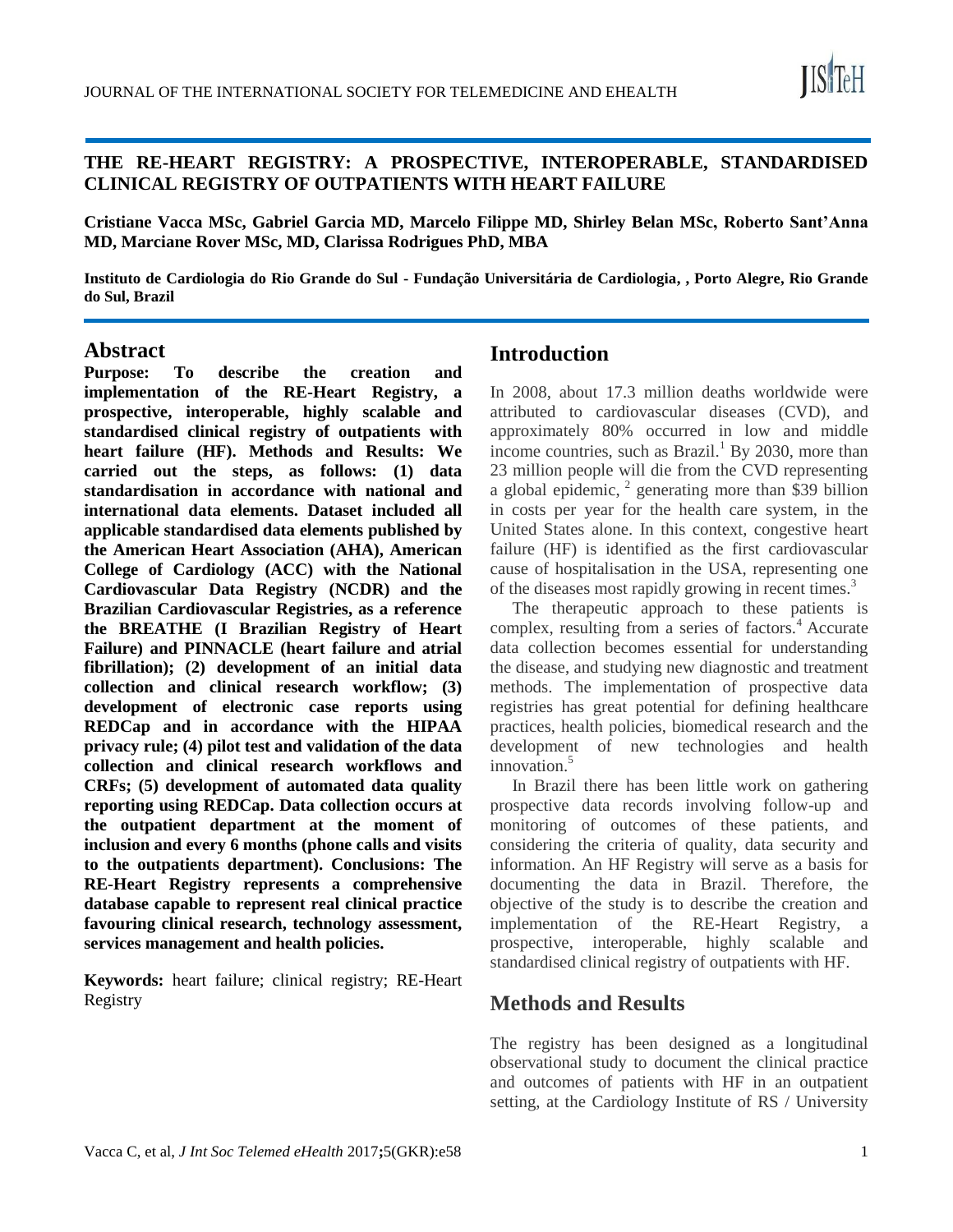Foundation of Cardiology (IC-FUC). The study was approved by the Institutional Review Board of the Cardiology Institute of RS / University Foundation of Cardiology (IC-FUC) according to local regulatory requirements.

Patients with the diagnosis of HF above 18 yearsold are included. For diagnosis, the Boston criteria, shown in table 1, is used. For inclusion in the study, patients must have a score  $> 7$ , characterising the diagnosis of definitive HF. Patients who do not agree to participate in the study are excluded.

|          |  |  | Table 1. Boston criteria for diagnosis Heart Failure |  |
|----------|--|--|------------------------------------------------------|--|
| $(HF)$ . |  |  |                                                      |  |

| <b>Criterion</b>                               | <b>Point value</b> |
|------------------------------------------------|--------------------|
| Category I: history                            |                    |
| Rest dyspnoea                                  | 4                  |
| Orthopnoea                                     | 4                  |
| Paroxysmal nocturnal dyspnoea                  | 3                  |
| Dyspnoea while walking on level area           | $\overline{c}$     |
| Dyspnoea while climbing                        |                    |
| Category II: physical examination              |                    |
| Heart rate abnormality (1 point if 91 to       |                    |
| 110 beats per minute; 2 points if more         | $1 \text{ or } 2$  |
| than 110 beats per minute)                     |                    |
| Jugular venous elevation (2 points if          |                    |
| greater than 6 cm $H_2O$ ; 3 points if greater | 2 or $3$           |
| than 6 cm $H_2O$ plus hepatomegaly or          |                    |
| oedema)                                        |                    |
| Lung crackles (1 point if basilar; 2 points    | $1$ or $2$         |
| if more than basilar)                          |                    |
| Wheezing                                       | 3                  |
| Third heart sound                              | 3                  |
| Category III: chest radiography                |                    |
| Alveolar pulmonary oedema                      | 4                  |
| Interstitial pulmonary oedema                  | 3                  |
| Bilateral pleural effusion                     | $rac{3}{3}$        |
| Cardiothoracic ratio greater than 0.50         |                    |
| Upper zone flow redistribution                 | $\overline{2}$     |

The following outcomes are evaluated: all-causes mortality, cardiovascular mortality, non-fatal myocardial infarction, stroke, hospital admissions, visits to the emergency department, costs related to the treatment and procedures, and quality of life.

The standardisation of the variables was performed according to the international national references of the area, as recommended by the American Heart Association (AHA), American College of Cardiology (ACC)<sup>8</sup> with the National Cardiovascular Data Registry  $(NCDR)^9$  and the Brazilian Cardiovascular Registries, $^{10}$  as a reference the BREATHE (I Brazilian Registry of Heart Failure) and PINNACLE (heart failure and atrial fibrillation). Tables 2 and 3 show the classes, standardisation and selection of variables.

Electronic case report forms (CRF) (Appendix 1) were built using REDCap (Research Electronic Data  $C$ apture), $\delta$  which has a secure methodological flowchart and web interface for electronic data collection and management of research. REDCap was developed in accordance with the HIPAA-Privacy Guidelines (The Health Insurance Portability and Accountability Act), $7 \text{ strictly }$  complying with the safety and privacy standards for clinical data.

|            |  |  | <b>Table 2.</b> Class and Source of Standardisation of |  |
|------------|--|--|--------------------------------------------------------|--|
| Variables. |  |  |                                                        |  |

| <b>Variable class</b>    | <b>Source of Standardisation</b>          |  |  |  |  |  |
|--------------------------|-------------------------------------------|--|--|--|--|--|
| <b>Patient Inclusion</b> |                                           |  |  |  |  |  |
| Patient identification   | ACC/AHA <sup>8</sup> /NCDR <sup>9</sup> / |  |  |  |  |  |
|                          | <b>BREATHE</b>                            |  |  |  |  |  |
| Clinical evaluation      | $ACC/\overline{AHA}^8$                    |  |  |  |  |  |
| Lab exams                | ACC/AHA <sup>8</sup> /NCDR <sup>9</sup>   |  |  |  |  |  |
| Image exams              | ACC/AHA <sup>8</sup> /NCDR <sup>9</sup>   |  |  |  |  |  |
| Prognostic score         | $ACC/AHA^8$ / $NCDR^9$ /                  |  |  |  |  |  |
|                          | <b>BREATHE/PINNACLE</b>                   |  |  |  |  |  |
| Quality of life          | Minnesota Living With                     |  |  |  |  |  |
|                          | <b>Heart Failure</b>                      |  |  |  |  |  |
|                          | Questionnaire <sup>11</sup>               |  |  |  |  |  |
| Prognostic score         | SHFM/HFSS                                 |  |  |  |  |  |
| Quality of life          | Minnesota Living<br>With                  |  |  |  |  |  |
|                          | <b>Heart Failure Questionnaire</b>        |  |  |  |  |  |
| Outcomes                 | ACC                                       |  |  |  |  |  |
| Laboratorial exam        | ACC/AHA <sup>8</sup> /NCDR <sup>9</sup>   |  |  |  |  |  |
| Procedural<br>and        | ACC/AHA <sup>8</sup> /NCDR <sup>9</sup>   |  |  |  |  |  |
| exam                     |                                           |  |  |  |  |  |

(ACC-AHA = American College of Cardiology-American heart Association; CDR= National Cardiovascular Data Registry; III Brazilian Guidelines on Chronic Heart Failure; NYHA= New York Heart Association; BREATHE =I Brazilian Registry of Heart Failure: PINNACLE  $=$  heart failure and atrial fibrillation; HFSS=Heart Failure SurvivalScore; SHFM:Seattle heart failure model).

The quality control of the data is insured by the following strategies: Training for data collection; operations manual outlining each step of the electronic CRF protocol in order to prevent incomplete data (mandatory data), inconsistent or non plausible values; central data check - a statistical analysis of the data is performed to verify possible inconsistencies; quarterly reports of screening, recruitment, data quality,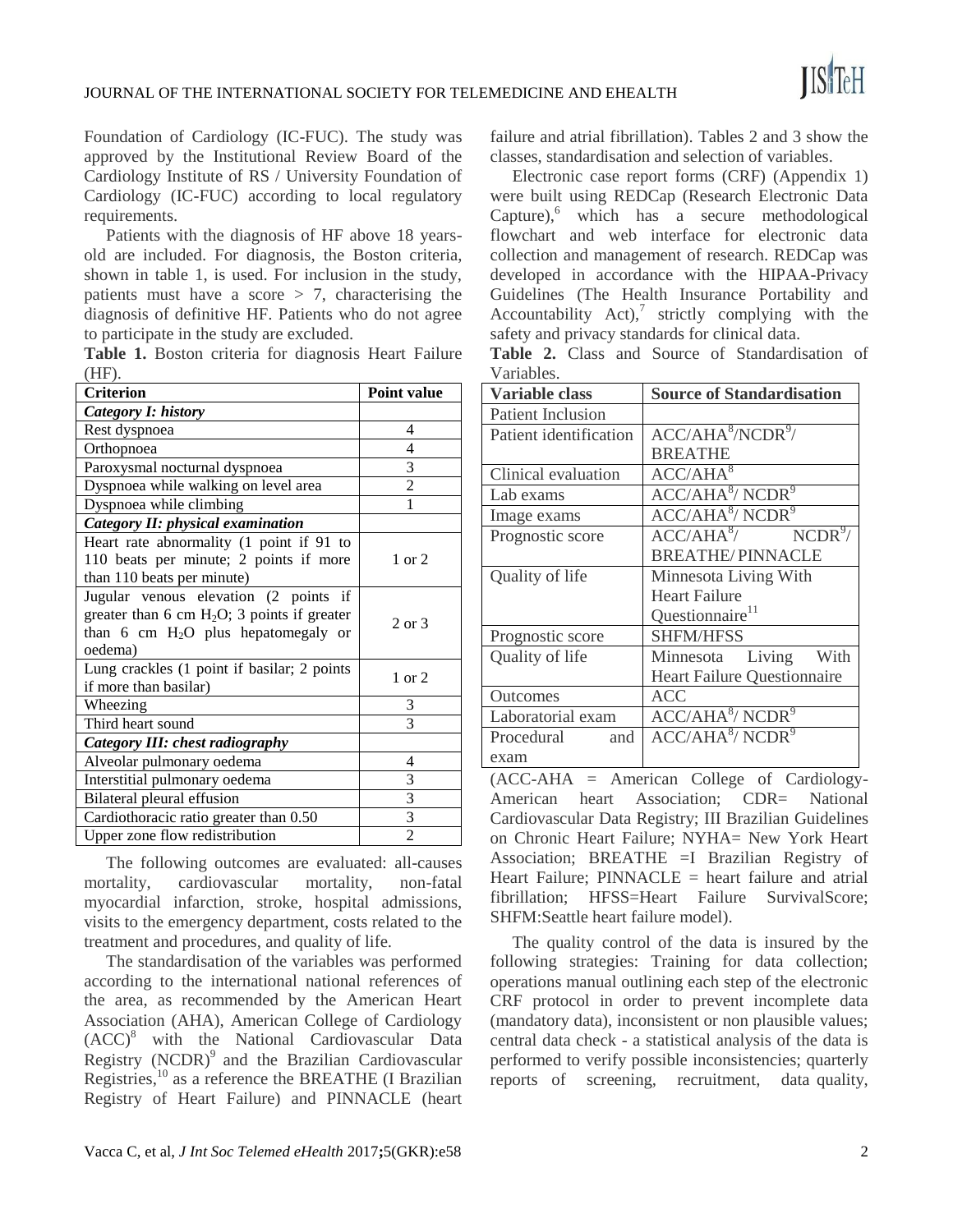

Adherence to the protocol, consistency and completion of data collection forms.

| Variable class           | <b>Selected variables</b>                                                                           |  |  |  |  |
|--------------------------|-----------------------------------------------------------------------------------------------------|--|--|--|--|
| <b>Patient Inclusion</b> |                                                                                                     |  |  |  |  |
| Patient identification   | Name, age, sex.                                                                                     |  |  |  |  |
| Demographic data of      | Address                                                                                             |  |  |  |  |
| the patients             |                                                                                                     |  |  |  |  |
| Clinical evaluation      | Patient ID, ethyisis, Diagnosis, comorbidities, disease aetiology, transplant list, smoking habits, |  |  |  |  |
|                          | Alcoholism, allergies, valve disease, infarct, CABG, NYHA, Dyspnoea, orthopnoea, NPD,               |  |  |  |  |
|                          | cough, syncope, palpitations, Fatigue, chest pain, oedema, hospital admissions, medications,        |  |  |  |  |
|                          | physical exam, vital signs                                                                          |  |  |  |  |
| Laboratorial exam        | Leukocytes, Haemoglobin, Creatinine, Urea, Uric acid, Proteinuria, TSH, Troponin I or T, Hs-        |  |  |  |  |
|                          | Troponin I or T, Total cholesterol, Fasting glycaemia, HbA1c, NT-proBNP, Sodium, Potassium,         |  |  |  |  |
|                          | Bilirubin, PCR Ct                                                                                   |  |  |  |  |
| Procedures<br>and        | Chest X-ray, Echo-Doppler, Exercise test - Ergo-Spirometry, VE / VCO2, Holter, Coronary             |  |  |  |  |
| exams                    | Angiography, cardiac bypass, Electrophysiological study, Transcatheter Ablation, Electric           |  |  |  |  |
|                          | cardioversion, Right heart catheterisation, Myocardial scintigraphy, Endomyocardial biopsy,         |  |  |  |  |
|                          | Intra-aortic balloon, Cardiac Resynchroniser Implantation, Implantation of cardio-defibrillator.    |  |  |  |  |
| Prognostic score         | <b>SHFM/HFSS</b>                                                                                    |  |  |  |  |
| Quality of life          | Minnesota Living With Heart Failure Questionnaire                                                   |  |  |  |  |
| <b>Follow-up</b>         |                                                                                                     |  |  |  |  |
| Laboratorial exam        | Leukocytes, Haemoglobin, Creatinine, Urea, Uric acid, Proteinuria, TSH, Troponin I or T, Hs-        |  |  |  |  |
|                          | Troponin I or T, Total cholesterol, Fasting glycaemia, HbA1c, NT-proBNP, Sodium, Potassium,         |  |  |  |  |
|                          | Bilirubin, PCR Ct                                                                                   |  |  |  |  |
| Procedures<br>and        | Chest X-ray, Echo-Doppler, Exercise test - Ergo-Spirometry, VE / VCO2, Holter, Coronary             |  |  |  |  |
| exams                    | Angiography, cardiac bypass, Electrophysiological study, Transcatheter Ablation, Electric           |  |  |  |  |
|                          | cardioversion, Right heart catheterisation, Myocardial scintigraphy, Endomyocardial biopsy,         |  |  |  |  |
|                          | Intra-aortic balloon, Cardiac Resynchroniser Implantation, Implantation of cardio-defibrillator.    |  |  |  |  |
| Prognostic score         | <b>SHFM/HFSS</b>                                                                                    |  |  |  |  |
| Quality of life          | Minnesota Living With Heart Failure Questionnaire                                                   |  |  |  |  |
| <b>Outcomes</b>          | Death                                                                                               |  |  |  |  |

**Table 3**. Selected variables.

(CABG = Coronary artery bypass grafting, NYHA = New York Heart Association, NPD = paroxysmal nocturnal dyspnoea, CRP Ct = c protein reactive Ct, TSH = Thyroid-Stimulating Hormone, VE / VCO2 = carbon dioxide production relationship, HFSS=Heart Failure SurvivalScore; SHFM:Seattle heart failure model).

## **Conclusions**

This paper describes the logic and design of the RE-Heart Registry, the first prospective, multicentre clinical registry specific for patients with HF. We believe that the implementation of the RE-Heart Registry allows a better understanding of the Brazilian clinical practice in patients with HF and provides the background for the creation of new therapeutics for this class of patients, also having the potential to generate technologies and innovative research.

#### *Corresponding author:*

*Cristiane Vacca Instituto de Cardiologia do Rio Grande do Sul - Fundação Universitária de Cardiologia Porto Alegre Rio Grande do Sul Brazil Email: [vaccacristiane@gmail.com.](mailto:vaccacristiane@gmail.com)*

**Conflict of interest.** The authors declare no conflicts of interest.

----------------------------------------------------------------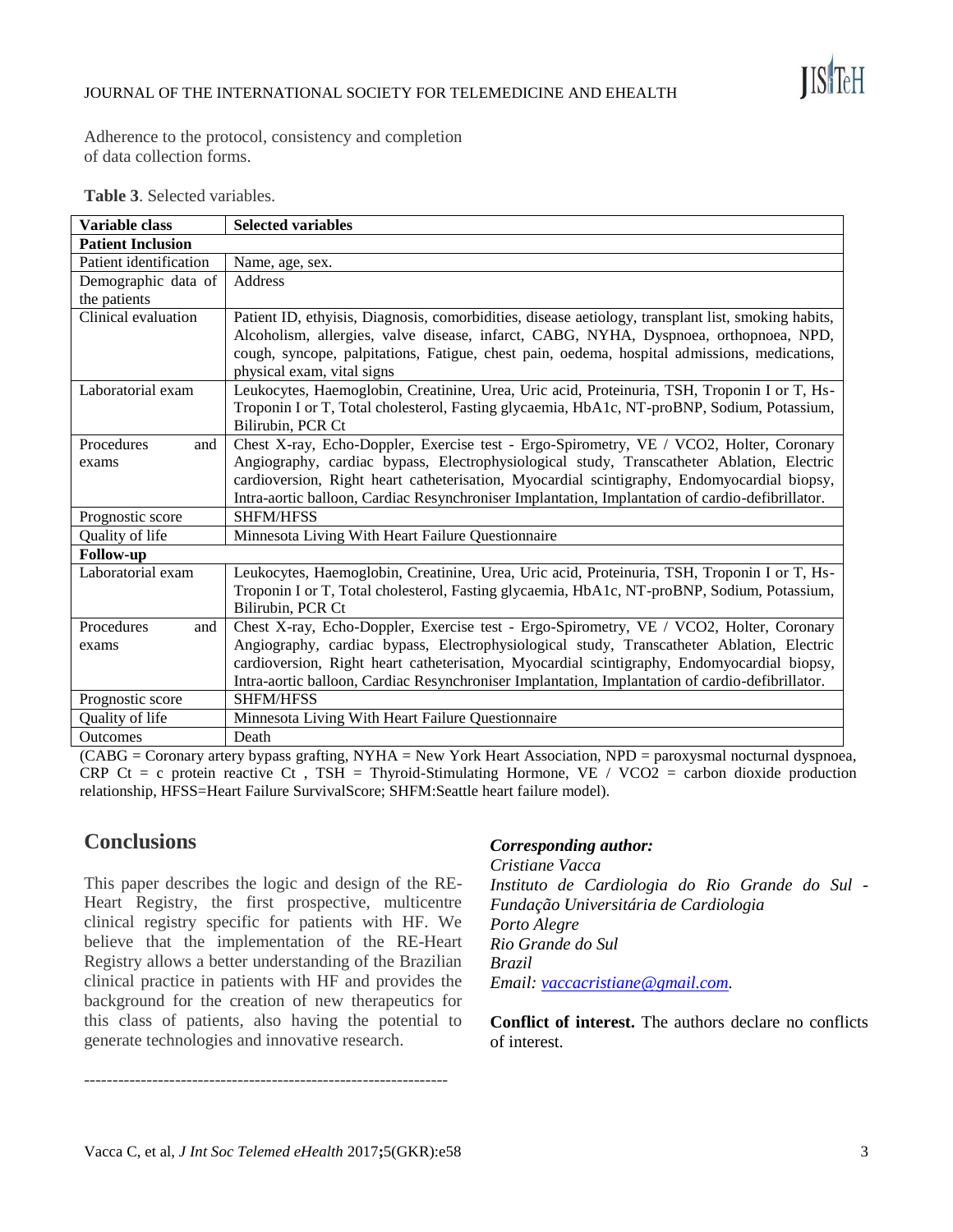

## **References**

- 1. Buxton AE, Calkins H, Callans DJ, et al. ACC/AHA/HRS 2006 key data elements and definitions for electrophysiological studies and procedures: a report of the American College of Cardiology/American Heart Association Task Force on Clinical Data Standards (ACC/AHA/HRS Writing Committee to Develop Data Standards on Electrophysiology). *Circulation* 2006;114(23):2534-2570.
- 2. National Cardiovascular Data Registry. Washington: ACC; 2016. Available from[:](http://h/) [https://www.ncdr.com/webncdr/](http://h/) accessed 1 December 2016.
- 3. World Health Organization. 10 facts on noncommunicable diseases. Geneva: WHO; 2013. Available from[:](http://www.who.int/features/factfiles/noncommunicable_diseases/en/index.html) [http://www.who.int/features/factfiles/noncommun](http://www.who.int/features/factfiles/noncommunicable_diseases/en/index.html) [icable\\_diseases/en/index.html](http://www.who.int/features/factfiles/noncommunicable_diseases/en/index.html) accessed 1 December 2016.
- 4. Registros Brasileiros Cardiovasculares. Rio de Janeiro: SBC; 2014. Available from[:](http://cientifico.cardiol.br/pesquisa/2014/registros/pdf/REACT_SBC_66CBC.pdf) [http://cientifico.cardiol.br/pesquisa/2014/registros](http://cientifico.cardiol.br/pesquisa/2014/registros/pdf/REACT_SBC_66CBC.pdf) [/pdf/REACT\\_SBC\\_66CBC.pdf](http://cientifico.cardiol.br/pesquisa/2014/registros/pdf/REACT_SBC_66CBC.pdf) accessed 1 December 2016.
- 5. World Health Organization. Cardiovascular diseases (CVDs) Geneva: WHO; 2016. Available from[:](http://h/) [http://www.who.int/mediacentre/factsheets/fs317/](http://h/)

en/index.html accessed 1 December 2016.

- 6. Harris PA, Taylor R, Thielke R, et al. Research electronic data capture (REDCap) - A metadatadriven methodology and workflow process for providing translational research informatics support. *J Biomed Inform* 2009;42(2):377-381.
- 7. Chen-Scarabelli C, Saravolatz L, Hirsh B, AgrawalP, Scarabelli TM. Dilemmas in end-stage heart failure. *J Geriatr Cardiol* 2015;12(1):57-65.
- 8. Hickey GL, Grant SW, Cosgriff R, et al. Clinical registries: governance, management, analysis and applications. *Eur J Cardiothorac Surg* 2013;44(4):605-614.
- 9. National Cardiovascular Data Registry. Washington: ACC; 2016. Available at: <https://www.ncdr.com/webncdr/> accessed 1 December 2016.
- 10. Registros Brasileiros Cardiovasculares. Rio de Janeiro: SBC; 2014. [http://cientifico.cardiol.br/pesquisa/2014/registros](http://cientifico.cardiol.br/pesquisa/2014/registros/pdf/REACT_SBC_66CBC.pdf%20accessed%201%20December%202016)

[/pdf/REACT\\_SBC\\_66CBC.pdf accessed 1](http://cientifico.cardiol.br/pesquisa/2014/registros/pdf/REACT_SBC_66CBC.pdf%20accessed%201%20December%202016)  [December 2016.](http://cientifico.cardiol.br/pesquisa/2014/registros/pdf/REACT_SBC_66CBC.pdf%20accessed%201%20December%202016)

11. Rector TS, Kubo SH, Cohn JN. Validity of the Minnesota living with heart failure questionnaire as a measure of therapeutic response to enalapril or placebo. *Am J Cardiol* 1994;71:1106-1107.

Vacca C, et al, *J Int Soc Telemed eHealth* 2017**;**5(GKR):e58 4